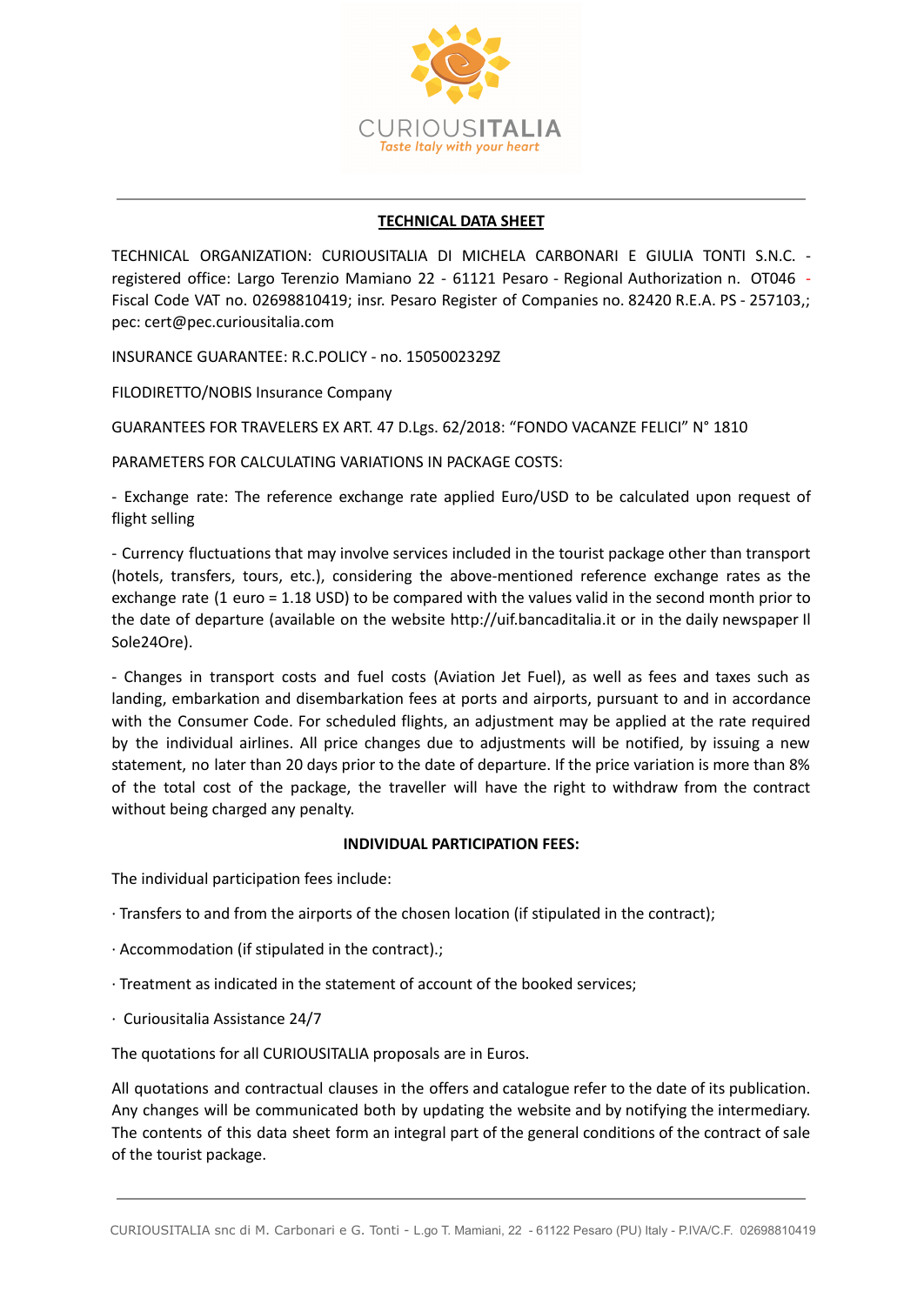

# **FEES DO NOT INCLUDE:**

a) INDIVIDUAL PRACTICE MANAGEMENT COSTS: These costs amount to  $\epsilon$  20,00 per passenger. The "practice management" fee is a separate item from the "participation fee" and refers to the costs quantified on a lump-sum basis - of the services connected with the opening and management of the booking, such as, for example, administrative services, communication with airlines, accommodation facilities, insurance companies, intermediary tourist agencies, etc. The fee is not refundable in the event of cancellation of the contract by the traveller since the refund of the price refers to services not yet provided at the time of cancellation and cannot concern costs already incurred, since they relate to services already provided.

b) AIRPORT TAXES AND CHARGES: If not included in the ticket price included in the participation fee, the statement of services will indicate the airport taxes and charges that vary depending on the airport of departure.

c) INSURANCE POLICY: Includes everything expressly stated in the policy conditions published in the catalogue. The insurance premiums are indicated in the appropriate table on our website. The insurance fee is never refundable.

d) TOURIST TAX: If foreseen, it is never included in the prices and will have to be paid by the traveller directly at the accommodation facility.

HOW TO CALCULATE THE FINAL FEE: The participation fee, supplements, reductions, the individual cost of practice management, any costs for visa applications where required according to the places visited and the nationality of the consumer/customer, the cost of the insurance policy, are published on our website or sent by our booking following the request for an estimate. The organising Tour Operator will send the traveller or the intermediary "written confirmation of booking of the services requested by means of a statement of account" with the quotations in force on the date of the booking confirmation. Quotations may be requested from the organising Tour Operator for services not published in this catalogue and subject to written reconfirmation or for combinations of products of different types and destinations.

### **INFORMATION FOR TRAVELLERS**

PROMOTIONAL PACKAGES AND SPECIAL PROMOTIONS: ON REQUEST

AIR TRANSPORTATION: Air fares for the creation of our travel proposals are usually not included, but possible on request. They are indicative and subject to reconfirmation at the time of actual booking.

AIRPORT TAXES AND FUEL SURCHARGE: Not included in the basic programmes or if included, specified at the time of confirmation. Fuel Surcharge: Supplement indexed by the increase in fuel cost.

TIMETABLES: The flight (if provided), trains, ferry and other services timetables where indicated in the offer, are indicative and subject to reconfirmation. To this end, the traveller must request confirmation of the services 48 hours before departure in case he has not received this confirmation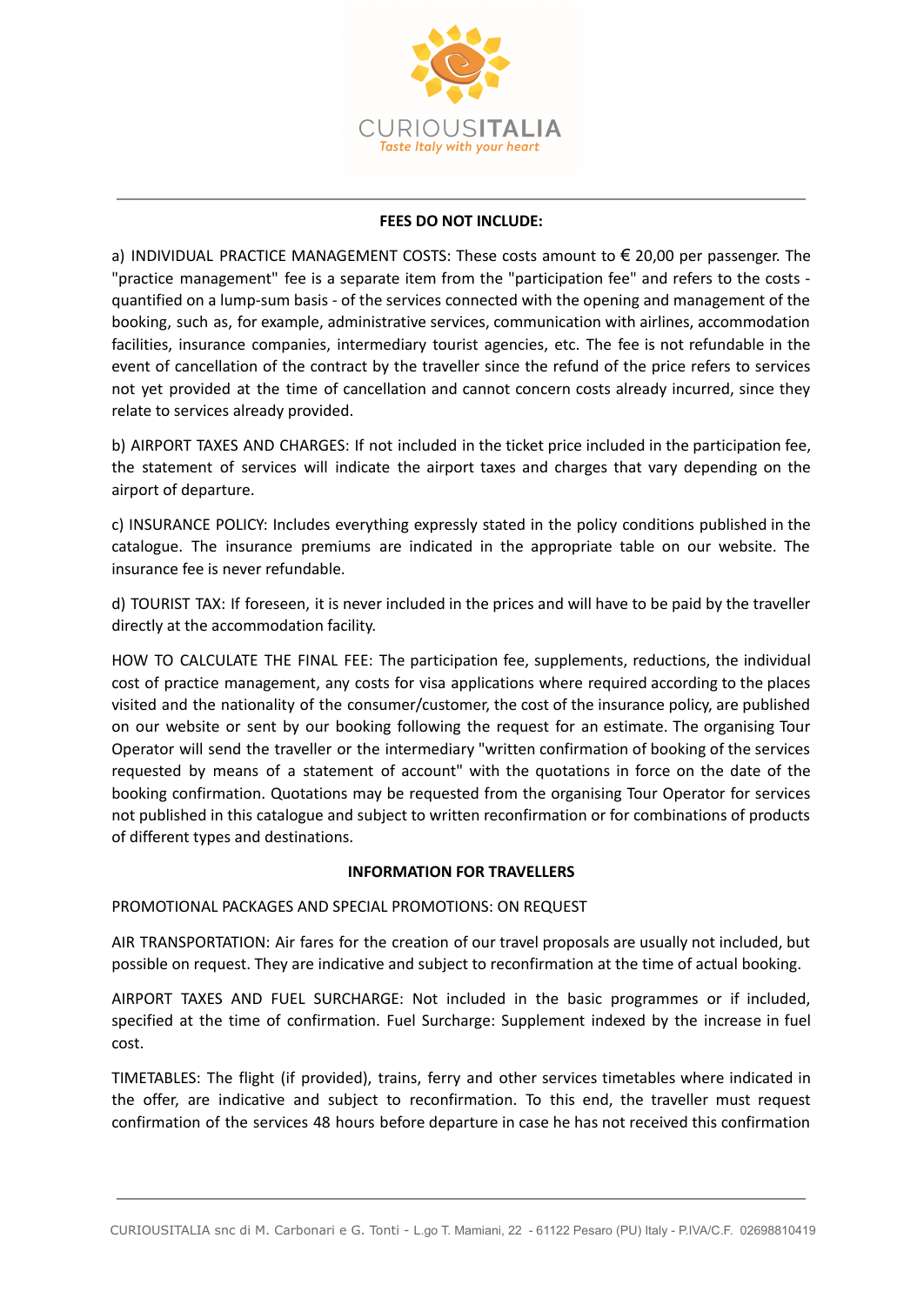

from Curiousitalia, that usually sends the day-by-day about services within 48 hrs before the departure.

CHANGES TO CONFIRMED BOOKINGS: Any request for a change to a booking that has already been confirmed involves, in addition to the cost applied by the service provider, an administrative cost calculated at a flat rate of  $\epsilon$  00.00 per file.

EXCLUSIVE REQUEST FOR "GROUND" TOURIST SERVICES ONLY: In the case of a request for "ground" services only (without air travel), a flat-rate fixed amount of €00.00 total per file will be charged as a handling fee. Please note that in the event that a single service is provided (transport or accommodation or ancillary services), Legislative Decree 62/2018 does not apply - as it is not a "package", - but Law 1084/77 implementing the International Convention on Travel Contracts (CCV).

### **USEFUL INFO**

COMMUNICATIONS FROM THE ORGANIZER: Any communication from the Tour Operator will be made to the Consumer/Customer exclusively through the intermediary Travel Agent, where the Consumer/Customer is understood to have elected domicile, giving him the task of forwarding the booking.

RESERVATIONS: The Tour Operator invites the traveller to follow the specific procedures indicated in the "General Conditions of Contract for the Sale of Tourist Packages" of which it recommends a careful reading together with the contents of this data sheet, which are an integral part.

AIR Surcharges TO BE CALCULATED ON BASIC PACKAGES In order to facilitate the reading of the tables of the tourist packages, we remind you to always check the possible air surcharges, for departures from other Italian cities, transits from other European airports, as well as the medium and high season surcharges.

COMPLAINTS Art 42 D.lgs. 62/2018, 2nd paragraph evinces "The traveller, in compliance with the obligations of fairness and good faith as per articles 1175 and 1375 of the Civil Code, shall inform the organiser, directly or through the seller, promptly, taking into account the circumstances of the case, of any lack of conformity detected during the execution of a tourist service provided for by the contract of sale of a tourist package". Consequently, in order to provide you with the best possible assistance, we recommend that you always notify CUR of any disservices or complaints relating to the services confirmed and included in the tourist package at the time of their occurrence. Such notification must be made directly to CURIOUSITALIA DI MICHELA CARBONARI E GIULIA TONTI S.N.C. by registered mail or by PEC at [cert@pec.curiousitalia.com](mailto:cert@pec.curiousitalia.com).